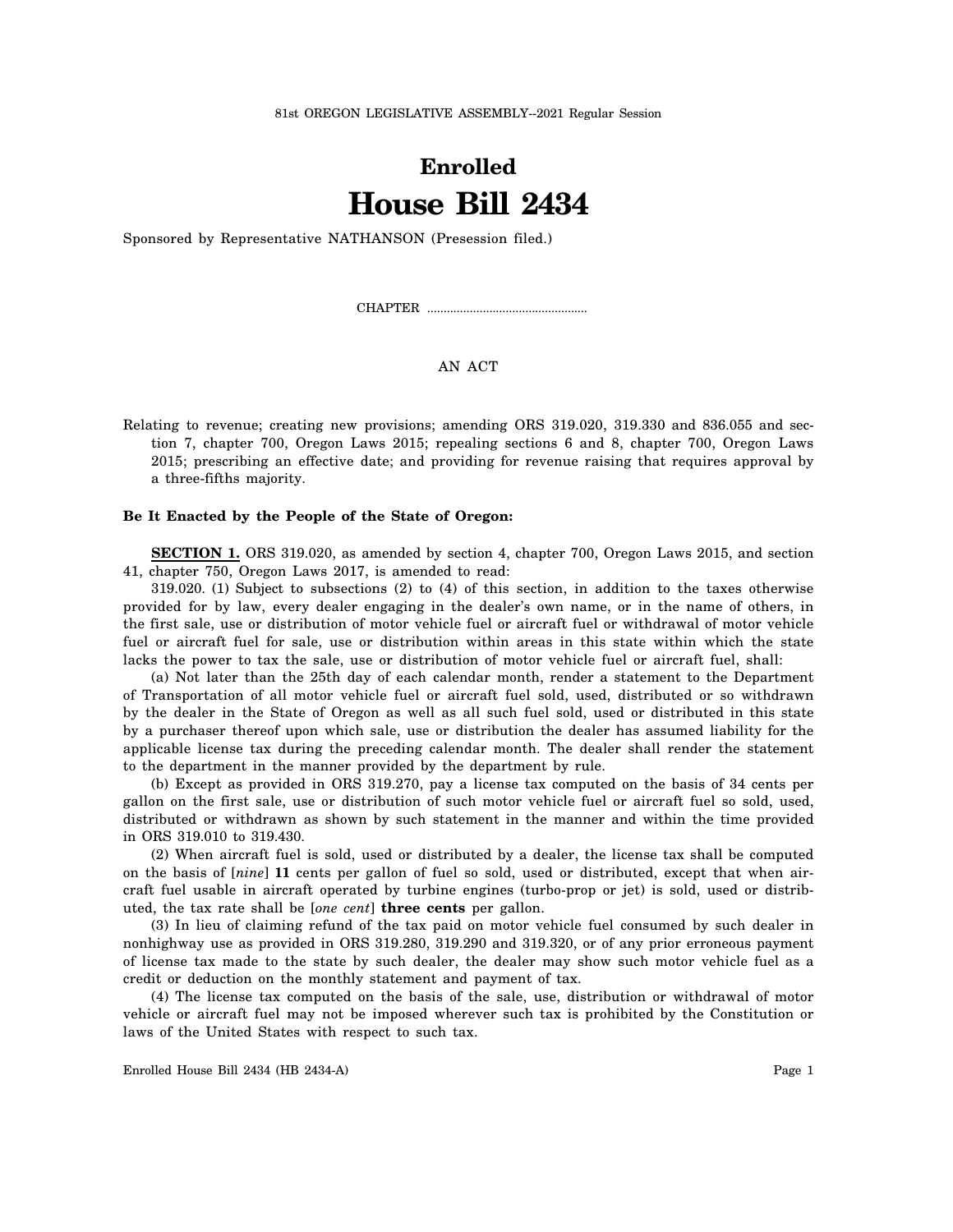**SECTION 2.** ORS 319.330, as amended by section 5, chapter 700, Oregon Laws 2015, is amended to read:

319.330. (1) Whenever any statement and invoices are presented to the Department of Transportation showing that motor vehicle fuel or aircraft fuel has been purchased and used in operating aircraft engines and upon which the full tax for motor vehicle fuel has been paid, the department shall refund the tax paid, but only after deducting from the tax paid [*nine*] **11** cents for each gallon of such fuel so purchased and used, except that when such fuel is used in operating aircraft turbine engines (turbo-prop or jet) the deduction shall be [*one cent*] **three cents** for each gallon. No deduction provided under this subsection shall be made on claims presented by the United States or on claims presented where a satisfactory showing has been made to the department that such aircraft fuel has been used solely in aircraft operations from a point within the State of Oregon directly to a point not within any state of the United States. The amount so deducted shall be paid on warrant of the Oregon Department of Administrative Services to the State Treasurer, who shall credit the amount to the State Aviation Account for the purpose of carrying out the provisions of the state aviation law. Moneys credited to the account under this section are continuously appropriated to the Oregon Department of Aviation.

(2) If satisfactory evidence is presented to the Department of Transportation showing that aircraft fuel upon which the tax has been paid has been purchased and used solely in aircraft operations from a point within the State of Oregon directly to a point not within any state of the United States, the department shall refund the tax paid.

**SECTION 3. (1) The amendments to ORS 319.020 by section 1 of this 2021 Act apply to aircraft fuel sold, used or distributed on or after January 1, 2022.**

**(2) The amendments to ORS 319.330 by section 2 of this 2021 Act apply to aircraft fuel sold, used or distributed on or after January 1, 2022.**

**SECTION 4.** Section 7, chapter 700, Oregon Laws 2015, as amended by section 80a, chapter 750, Oregon Laws 2017, section 1, chapter 485, Oregon Laws 2019, and section 26, chapter 491, Oregon Laws 2019, is amended to read:

**Sec. 7.** (1) The following amounts shall be distributed in the manner prescribed in this section:

(a) Any amount of tax on aircraft fuel usable in aircraft operated by turbine engines that is computed on a basis in excess of one cent per gallon and any amount of tax on all other aircraft fuel that is computed on a basis in excess of nine cents per gallon, under ORS 319.020 (2); and

(b) Any amount of tax on aircraft fuel usable in aircraft operated by turbine engines in excess of one cent per gallon and any amount of tax on all other aircraft fuel in excess of nine cents per gallon, that is deducted before the refunding of tax under ORS 319.330 (1).

(2)(a) Applications for distributions under [*subsections (5) and (6)*] **subsection (5)** of this section may not be approved unless the applicant demonstrates a commitment to contribute at least five percent of the costs of the project to which the application relates. The Oregon Department of Aviation shall adopt rules for purposes of this paragraph.

(b) The department may adopt rules that:

(A) Set higher minimum contribution commitment requirements; or

(B) Establish maximum grant amounts.

(3)(a) The State Aviation Board shall establish a review committee composed of one member from each of the area commissions on transportation chartered by the Oregon Transportation Commission.

(b) The review committee shall meet as necessary to review applications for distributions of amounts pursuant to this section. In reviewing applications, the review committee shall consider:

(A) Whether a proposed project:

(i) Reduces transportation costs for Oregon businesses or improves access to jobs and sources of labor in this state;

(ii) Results in an economic benefit to this state;

(iii) Connects elements of Oregon's aviation system in a way that will measurably improve utilization and efficiency of the system;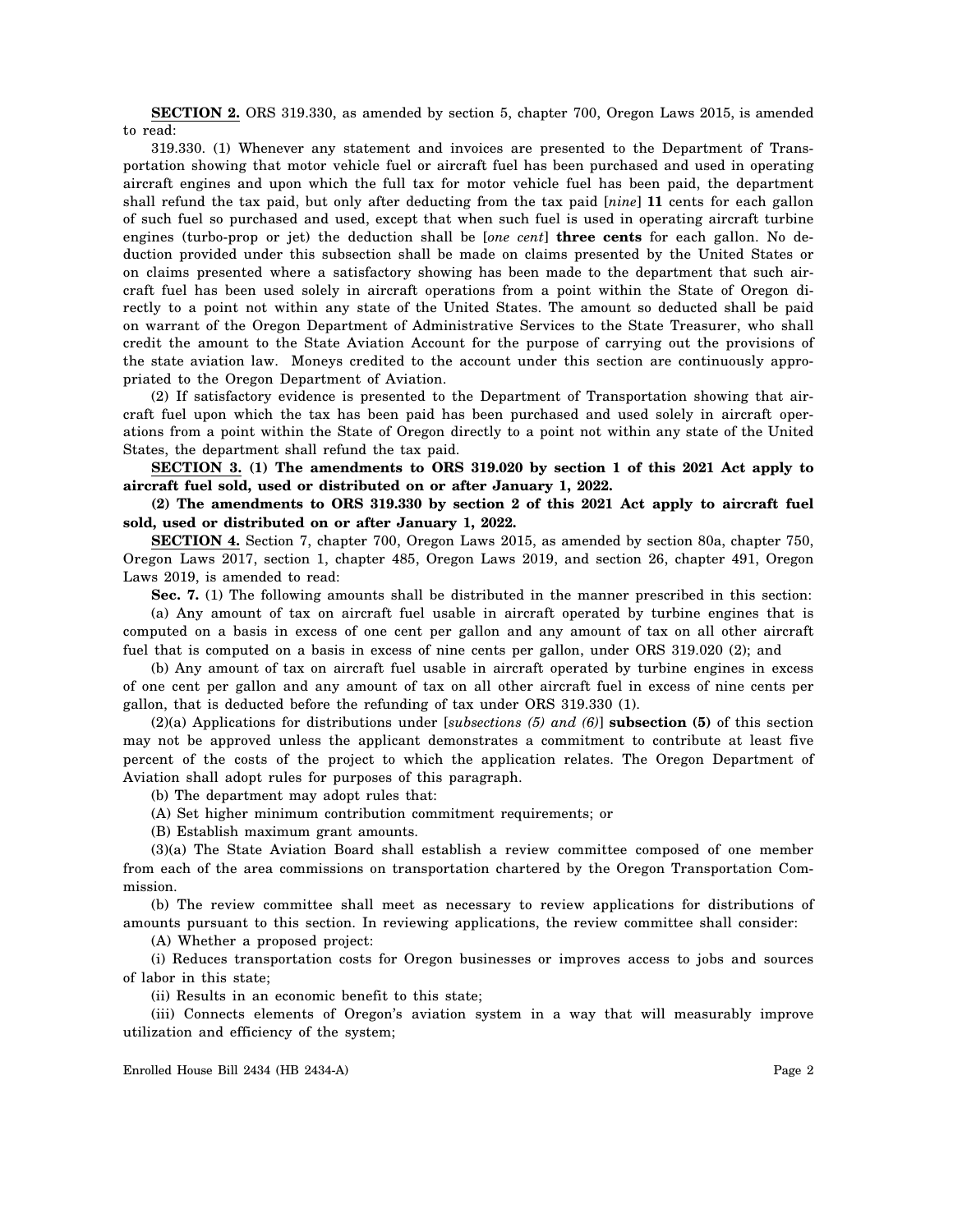(iv) Is ready for construction or implementation; and

(v) Has a useful life expectancy that offers maximum benefit to this state; and

(B) How much of the cost of the proposed project can be borne by the applicant from sources other than Oregon Department of Aviation funds or the Connect Oregon Fund.

(c) The review committee shall recommend applications to the State Aviation Board for approval.

(4)(a) Five percent of the amounts described in subsection (1) of this section are appropriated to the Oregon Department of Aviation for the costs of the department and the State Aviation Board in administering this section.

(b) The remaining 95 percent of the amounts described in subsection (1) of this section shall be distributed pursuant to subsections (5) [*to (7)*] **and (6)** of this section.

(5)**(a)** [*Fifty*] **Seventy-five** percent of the amounts described in subsection (4)(b) of this section shall be [*prioritized in the following order and*] distributed for the following purposes:

[*(a)*] **(A)** [*First,*] To assist airports in Oregon with match requirements for Federal Aviation Administration Airport Improvement Program grants.

[*(b)*] **(B)** [*Second,*] To make grants for emergency preparedness and infrastructure projects, in accordance with the Oregon Resilience Plan or the Oregon Aviation Plan.

[*(c)*] **(C)** [*Third,*] To make grants for:

[*(A)*] **(i)** Services critical or essential to aviation, including, but not limited to, fuel, sewer, water and weather equipment;

[*(B)*] **(ii)** Aviation-related business development, including, but not limited to, hangars, parking for business aircraft and related facilities; or

[*(C)*] **(iii)** Airport development for local economic benefit, including, but not limited to, signs and marketing.

**(D)(i) To assist commercial air service to rural Oregon.**

**(ii) The Oregon Department of Aviation may adopt a definition of "rural Oregon" for purposes of this subparagraph.**

**(b) The State Aviation Board may establish by rule priorities for the distributions made pursuant to this subsection.**

[*(6) Twenty-five percent of the amounts described in subsection (4)(b) of this section shall be distributed for the purpose of assisting commercial air service to rural Oregon.*]

[*(7)*] **(6)** Twenty-five percent of the amounts described in subsection (4)(b) of this section shall be distributed to state-owned airports for the purposes of:

(a) Safety improvements recommended by the State Aviation Board and local community airports.

(b) Infrastructure projects at public use airports.

[*(8)(a)*] **(7)(a) Not later than September 15 of each year, the State Aviation Board shall submit the reports described in paragraph (b) of this subsection, in the manner provided in ORS 192.245, to the interim committees, as applicable, of the Legislative Assembly related to air transportation.**

**(b)** [*The State Aviation Board shall submit reports, in the manner provided in ORS 192.245 and paragraph (b) of this subsection, that*] **The reports required under this subsection shall** describe in detail the projects for which applications have been submitted and approved, the airports affected, the names of the applicants and the persons who will perform the work proposed in the applications, the progress of projects for which applications have been approved and any other information the board considers necessary for a comprehensive analysis of the implementation of this section.

[*(b) The reports described in paragraph (a) of this subsection shall be submitted:*]

[*(A) Not later than February 10 of each year to the committees of the Legislative Assembly related to air transportation; and*]

[*(B) Not later than September 30 of each year to the interim committees of the Legislative Assembly related to air transportation.*]